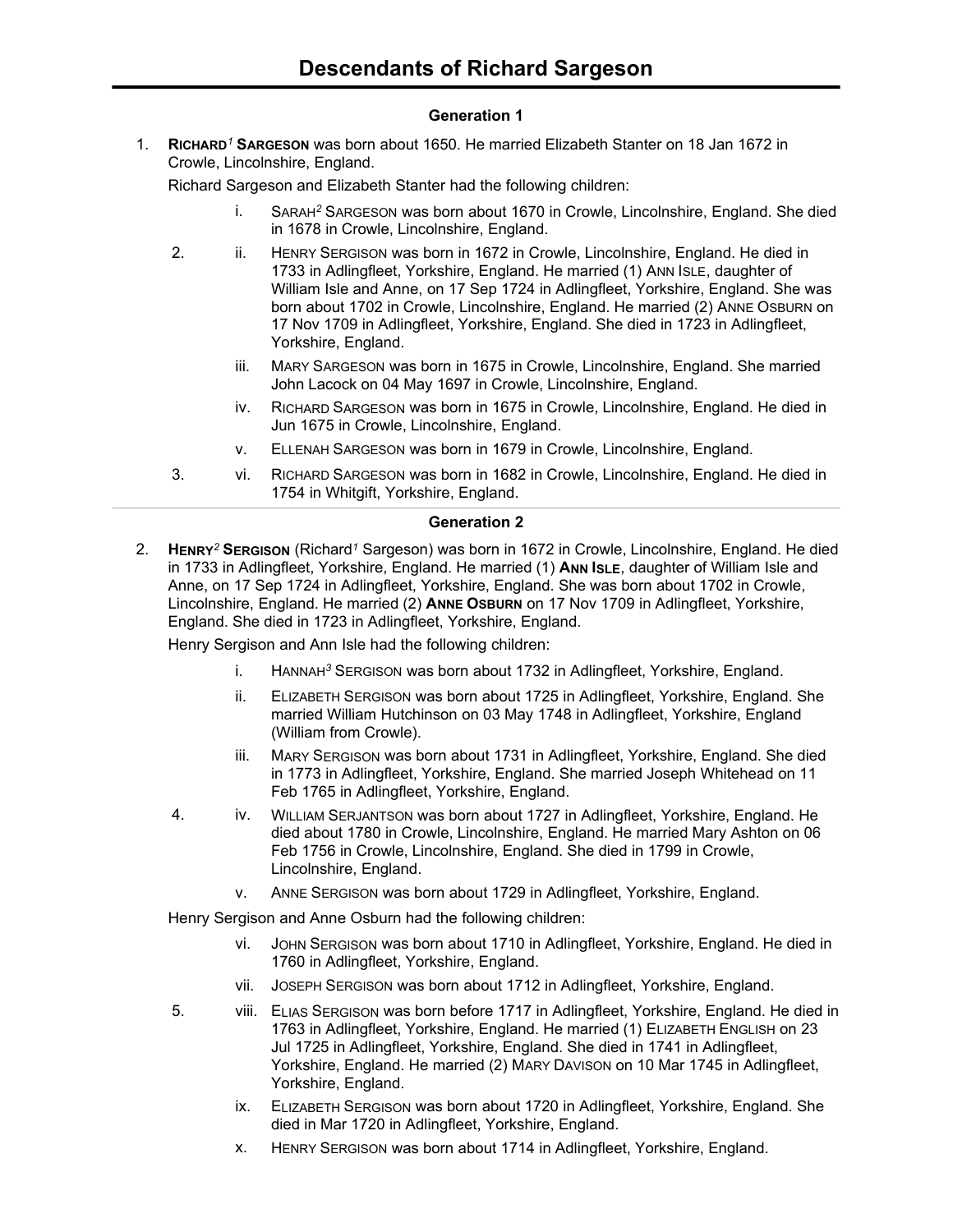# **Generation 2 (con't)**

3. **RICHARD***<sup>2</sup>* **SARGESON** (Richard*<sup>1</sup>* ) was born in 1682 in Crowle, Lincolnshire, England. He died in 1754 in Whitgift, Yorkshire, England.

Richard Sargeson had the following child:

6. i. RICHARD*<sup>3</sup>* SARGINSON was born in 1715 in Yorkshire, England. He died in 1809 in Whitgift, Yorkshire, England. He married (1) ELIZABETH CLARK, daughter of John Clark and Hannah, on 24 Nov 1736 in Whitgift, Yorkshire, England. She was born about 1714 in Adlingfleet, Yorkshire, England. She died in May 1789 in Swinefleet, Yorkshire, England. He married (2) ANN LUNN on 01 Feb 1791 in Whitgift, Yorkshire, England. She was born in 1723 in Whitgift, Yorkshire, England. She died in 1805 in Whitgift, Yorkshire, England.

### **Generation 3**

4. **WILLIAM***<sup>3</sup>* **SERJANTSON** (Henry*<sup>2</sup>* Sergison, Richard*<sup>1</sup>* Sargeson) was born about 1727 in Adlingfleet, Yorkshire, England. He died about 1780 in Crowle, Lincolnshire, England. He married Mary Ashton on 06 Feb 1756 in Crowle, Lincolnshire, England. She died in 1799 in Crowle, Lincolnshire, England.

William Serjantson and Mary Ashton had the following children:

- 7. i. ELIAS*<sup>4</sup>* SERJANTSON was born in 1772 in Crowle, Lincolnshire, England. He died on 12 Feb 1855 in Howden, Yorkshire, England (Elias Sargison died at Belby aged 86. On his death certificate he is described as an agricultural labourer who died of old age. His death was reported by Mary Lister. on 15 Feb 1855 and registered by the registrar John Shepherd.). He married Betty Laycock, daughter of John Laycock, on 08 Aug 1796 in Whitgift, Yorkshire, England (Elias from the parish of Snaith according to parish records CD; also marriage by license). She was born about 1774 in Yorkshire, England. She died in Mar 1858 in Howden, Yorkshire, England (died at Belby age 84 and buried 15 March).
	- ii. MARY SERJANTSON was born about 1772 in Crowle, Lincolnshire, England. She died about 1772.
- 8. iii. WILLIAM EDWARD SERJANTSON was born about 1756 in Crowle, Lincolnshire, England.
- 9. iv. HENRY SERJANTSON was born about 1770 in Crowle, Lincolnshire, England. He married Ann Popplewell, daughter of John Popplewell and Mary, on 13 Jun 1790 in Adlingfleet, Yorkshire, England. She was born about 1771 in Adlingfleet, Yorkshire, England. She died about 1852 in Luddington, Lincolnshire, England (Garthorpe).
	- v. HANNAH SERJANTSON was born about 1761 in Crowle, Lincolnshire, England.
	- vi. JOSEPH SERJANTSON was born about 1763 in Crowle, Lincolnshire, England. He died in Oct 1831 in Crowle, Lincolnshire, England. He married Hannah Fretwell on 24 Nov 1790 in Crowle, Lincolnshire, England.
- 10. vii. BETTY SERJANTSON was born about 1767 in Crowle, Lincolnshire, England. She died about 1822. She married John Barrat on 24 Nov 1795 in Crowle, Lincolnshire, England.
	- viii. ANN SERJANTSON was born about 1758 in Crowle, Lincolnshire, England.
	- ix. MARY SERJANTSON was born about 1774 in Crowle, Lincolnshire, England. She died on 09 Jan 1774 in Crowle, Lincolnshire, England.
	- x. MARY SERJANTSON was born in 1775 in Crowle, Lincolnshire, England.
- 11. xi. SARAH SERJANTSON was born about 1779 in Crowle, Lincolnshire, England. She married Robert Sawyer on 11 Apr 1814 in Crowle, Lincolnshire, England.
- 5. **ELIAS***<sup>3</sup>* **SERGISON** (Henry*<sup>2</sup>* , Richard*<sup>1</sup>* Sargeson) was born before 1717 in Adlingfleet, Yorkshire, England. He died in 1763 in Adlingfleet, Yorkshire, England. He married (1) **ELIZABETH ENGLISH** on 23 Jul 1725 in Adlingfleet, Yorkshire, England. She died in 1741 in Adlingfleet, Yorkshire, England. He married (2) **MARY DAVISON** on 10 Mar 1745 in Adlingfleet, Yorkshire, England.

Elias Sergison and Elizabeth English had the following children:

i. ELIZABETH*<sup>4</sup>* SERGISON was born about 1740 in Adlingfleet, Yorkshire, England. She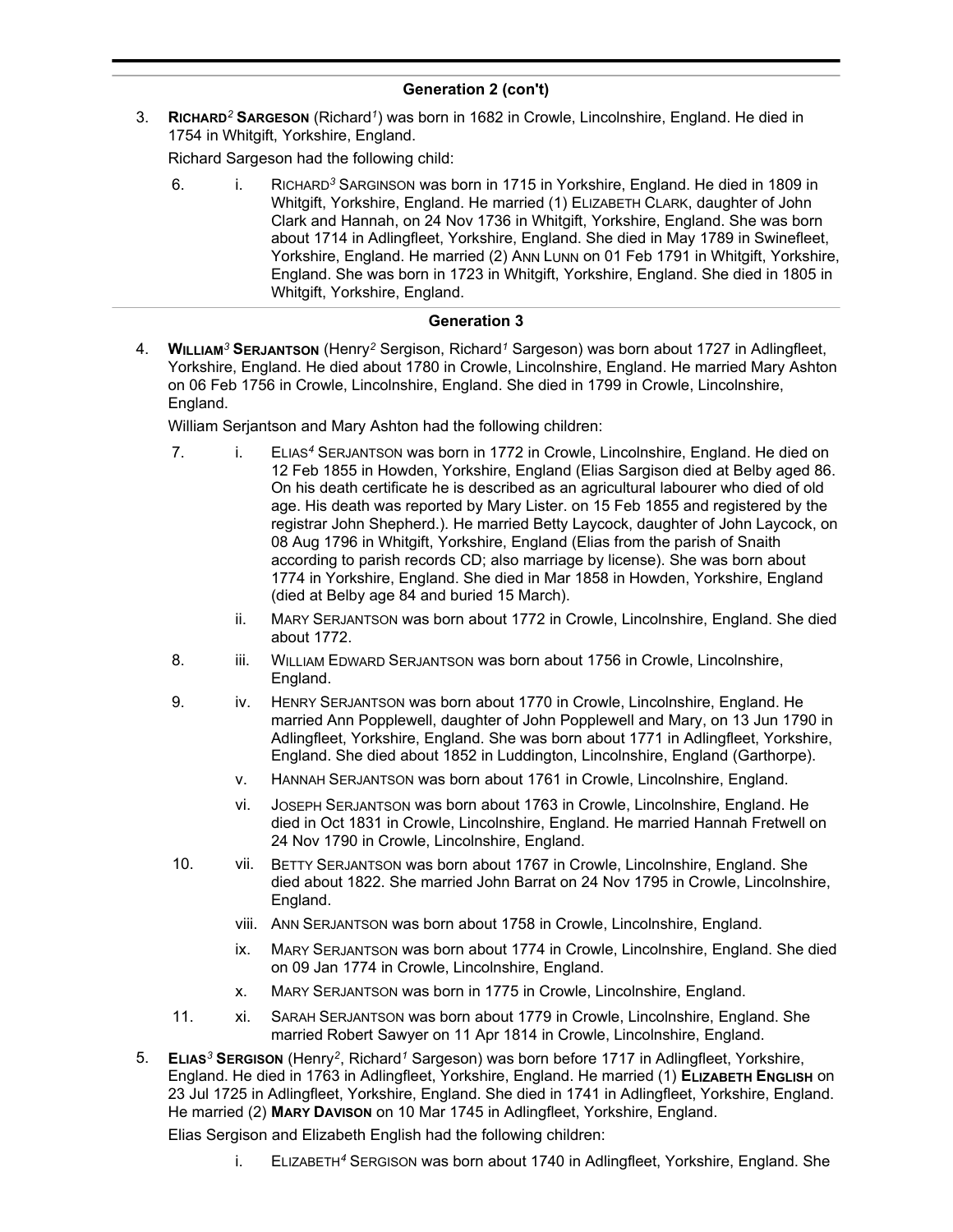# **Generation 3 (con't)**

died on 13 Jan 1741 in Adlingfleet, Yorkshire, England.

- ii. PETER SERJEANTSON was born about 1736 in Adlingfleet, Yorkshire, England.
- iii. GRACE SERJEANTSON was born about 1733 in Adlingfleet, Yorkshire, England. She died in 1740 in Adlingfleet, Yorkshire, England.
- iv. GRACE SERGISON was born in 1730 in Adlingfleet, Yorkshire, England. She died in 1732 in Adlingfleet, Yorkshire, England.
- v. MATTHEW SERGISON was born in 1726 in Adlingfleet, Yorkshire, England.
- 6. **RICHARD***<sup>3</sup>* **SARGINSON** (Richard*<sup>2</sup>* Sargeson, Richard*<sup>1</sup>* Sargeson) was born in 1715 in Yorkshire, England. He died in 1809 in Whitgift, Yorkshire, England. He married (1) **ELIZABETH CLARK**, daughter of John Clark and Hannah, on 24 Nov 1736 in Whitgift, Yorkshire, England. She was born about 1714 in Adlingfleet, Yorkshire, England. She died in May 1789 in Swinefleet, Yorkshire, England. He married (2) **ANN LUNN** on 01 Feb 1791 in Whitgift, Yorkshire, England. She was born in 1723 in Whitgift, Yorkshire, England. She died in 1805 in Whitgift, Yorkshire, England.

Richard Sarginson and Elizabeth Clark had the following children:

- 12. i. HANNAH*<sup>4</sup>* SERGISON was born in 1738 in Whitgift, Yorkshire, England. She died in 1808 in Whitgift, Yorkshire, England. She married William Almond on 04 Jun 1759 in Whitgift, Yorkshire, England. He was born in 1738 in Yorkshire, England. He died in 1820 in Whitgift, Yorkshire, England (Age: 82).
	- ii. ELIZABETH SARGINSON was born in 1750 in Whitgift, Yorkshire, England. She died in 1820 in Wakefield, Yorkshire, England. She married Cornelius Clark, son of Roger CLARK, on 24 May 1779 in Whitgift, Yorkshire, England. He was born about 1748 in Adlingfleet, Yorkshire, England. He died in 1801 in Whitgift, Yorkshire, England.
- 13. iii. RICHARD SARGINSON was born in 1752 in Swinefleet, Yorkshire, England. He died on 21 Mar 1831 in Swinefleet, Yorkshire, England. He married MARY. She was born about 1760 in Yorkshire, England. She died after 1841 in Yorkshire, England.
	- iv. JOHN SARGINSON was born in 1753 in Whitgift, Yorkshire, England. He died in Nov 1753 in Whitgift, Yorkshire, England.

#### **Generation 4**

7. **ELIAS***<sup>4</sup>* **SERJANTSON** (William*<sup>3</sup>* , Henry*<sup>2</sup>* Sergison, Richard*<sup>1</sup>* Sargeson) was born in 1772 in Crowle, Lincolnshire, England. He died on 12 Feb 1855 in Howden, Yorkshire, England (Elias Sargison died at Belby aged 86. On his death certificate he is described as an agricultural labourer who died of old age. His death was reported by Mary Lister. on 15 Feb 1855 and registered by the registrar John Shepherd.). He married Betty Laycock, daughter of John Laycock, on 08 Aug 1796 in Whitgift, Yorkshire, England (Elias from the parish of Snaith according to parish records CD; also marriage by license). She was born about 1774 in Yorkshire, England. She died in Mar 1858 in Howden, Yorkshire, England (died at Belby age 84 and buried 15 March).

Elias Serjantson and Betty Laycock had the following children:

- i. MARY*<sup>5</sup>* SARGINSON was born about 1797 in Swinefleet, Yorkshire, England.
- ii. ANN SARGINSON was born about 1808 in Whitgift, Yorkshire, England (Swinefleet).
- iii. JOHN SARGINSON was born about 1802 in Whitgift, Yorkshire, England.
- 14. iv. ELIZA SARGINSON was born on 01 Sep 1792 in Swinefleet, Yorkshire, England. She died in Jul 1884 in Howden, Yorkshire, England. She married (2) WILLIAM HOLEY, son of Jane Holey, on 08 Sep 1834 in Howden, Yorkshire, England. He was born about 1809 in Skelton (near Hook), Yorkshire, England. He died in Jul 1896 in Howden, Yorkshire, England.
- 8. **WILLIAM EDWARD***<sup>4</sup>* **SERJANTSON** (William*<sup>3</sup>* , Henry*<sup>2</sup>* Sergison, Richard*<sup>1</sup>* Sargeson) was born about 1756 in Crowle, Lincolnshire, England.

William Edward Serjantson had the following child:

- i. JOSEPH*<sup>5</sup>* SERJANTSON.
- 9. **HENRY***<sup>4</sup>* **SERJANTSON** (William*<sup>3</sup>* , Henry*<sup>2</sup>* Sergison, Richard*<sup>1</sup>* Sargeson) was born about 1770 in Crowle, Lincolnshire, England. He married Ann Popplewell, daughter of John Popplewell and Mary,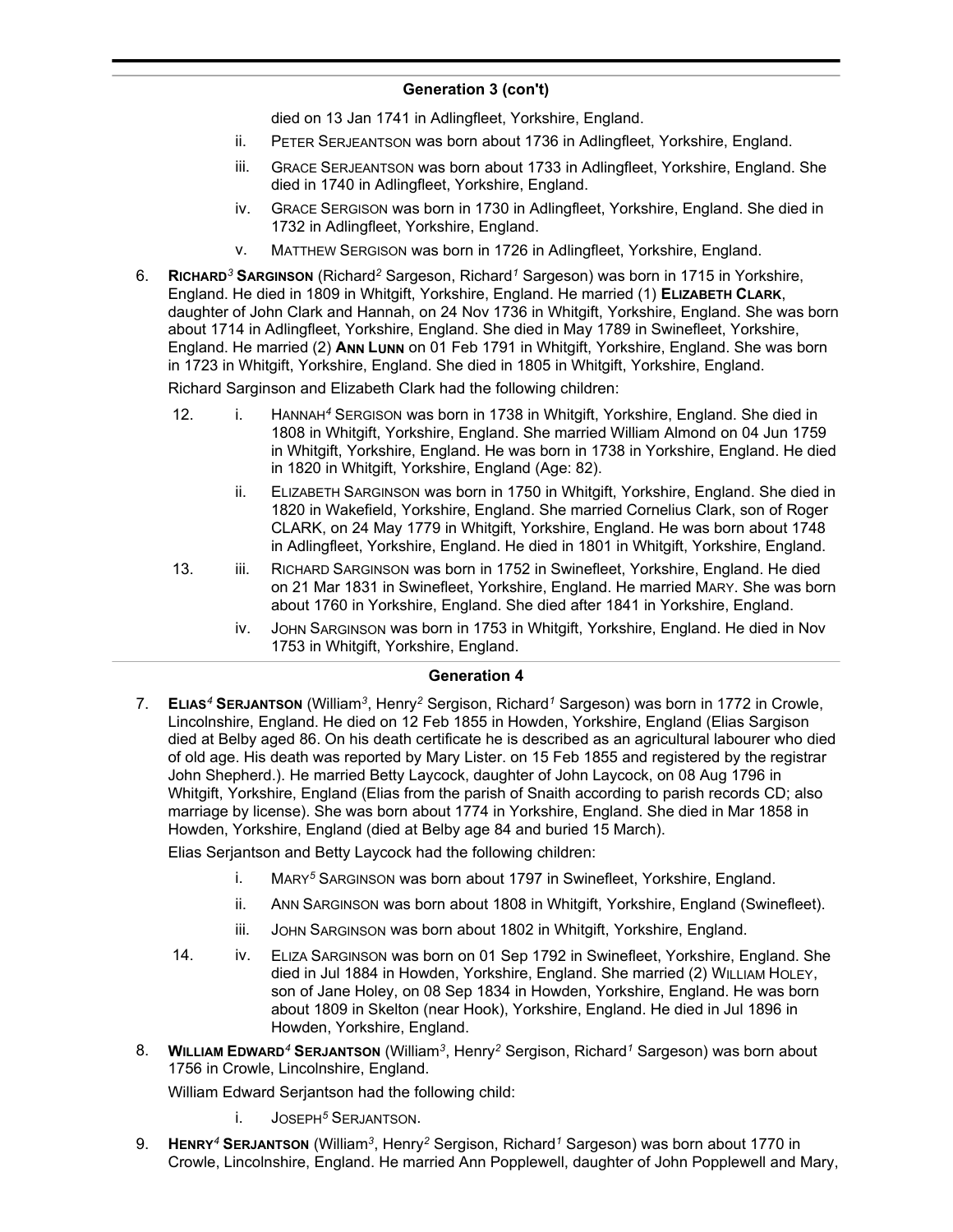# **Generation 4 (con't)**

on 13 Jun 1790 in Adlingfleet, Yorkshire, England. She was born about 1771 in Adlingfleet, Yorkshire, England. She died about 1852 in Luddington, Lincolnshire, England (Garthorpe).

Henry Serjantson and Ann Popplewell had the following children:

- 15. i. WILLIAM*<sup>5</sup>* SERGEANTSON was born about 1794 in Adlingfleet, Yorkshire, England. He married Hannah Garland, daughter of Wm Garland and Rebecca, on 26 Dec 1821 in Frodingham, Lincolnshire, England. She was born about 1801 in Luddington, Lincolnshire, England.
- 16. ii. MARY SARJEANTSON was born about 1799 in Adlingfleet, Yorkshire, England. She married THOMAS LIVERSEDGE. He was born in 1805 in Amcotts, Lincolnshire, England.
	- iii. ANNE SARJEANTSON was born about 1799 in Adlingfleet, Yorkshire, England. She died in 1873 in Crowle, Lincolnshire, England. She married John Glew on 06 Oct 1823 in Adlingfleet, Yorkshire, England. He was born in 1801 in Crowle, Lincolnshire, England. He died in 1839 in Crowle, Lincolnshire, England.
	- iv. HANNAH SERJANTSON was born about 1806. She died in Apr 1879 in Goole, Yorkshire, England (Age: 73). She married William Platts on 23 Feb 1824 in Adlingfleet, Yorkshire, England. He was born in 1804 in Luddington, Lincolnshire, England.
	- v. ELIZABETH SERJANTSON was born about 1791 in Luddington, Lincolnshire, England.
- 10. **BETTY***<sup>4</sup>* **SERJANTSON** (William*<sup>3</sup>* , Henry*<sup>2</sup>* Sergison, Richard*<sup>1</sup>* Sargeson) was born about 1767 in Crowle, Lincolnshire, England. She died about 1822. She married John Barrat on 24 Nov 1795 in Crowle, Lincolnshire, England.

John Barrat and Betty Serjantson had the following children:

- i. WILLIAM*<sup>5</sup>* BARRATT was born on 14 Feb 1808 in Crowle, Lincolnshire, England.
- ii. JOHN BARRAT.
- 11. **SARAH***<sup>4</sup>* **SERJANTSON** (William*<sup>3</sup>* , Henry*<sup>2</sup>* Sergison, Richard*<sup>1</sup>* Sargeson) was born about 1779 in Crowle, Lincolnshire, England. She married Robert Sawyer on 11 Apr 1814 in Crowle, Lincolnshire, England.

Robert Sawyer and Sarah Serjantson had the following child:

- 17. i. ROBERT ASHTON*<sup>5</sup>* SAWYER was born on 02 Feb 1815 in Crowle, Lincolnshire, England. He died on 13 Sep 1882 in Lincolnshire, England. He married MARY SAWYER. She was born in 1813 in Blacktoft, Yorkshire, England.
- 12. **HANNAH***<sup>4</sup>* **SERGISON** (Richard*<sup>3</sup>* Sarginson, Richard*<sup>2</sup>* Sargeson, Richard*<sup>1</sup>* Sargeson) was born in 1738 in Whitgift, Yorkshire, England. She died in 1808 in Whitgift, Yorkshire, England. She married William Almond on 04 Jun 1759 in Whitgift, Yorkshire, England. He was born in 1738 in Yorkshire, England. He died in 1820 in Whitgift, Yorkshire, England (Age: 82).

William Almond and Hannah Sergison had the following children:

- 18. i. HANNAH<sup>5</sup> ALMOND was born about 1764 in Whitgift, Yorkshire, England. She died in Oct 1837 in Tadcaster, Yorkshire, England. She married James Johnson on 24 Mar 1788 in Whitgift, Yorkshire, England. He was born about 1766 in Holme, Yorkshire, England.
	- ii. ELIZABETH SARGINSON was born in 1759 in Reedness, Yorkshire, England. She died in 1759 in Whitgift, Yorkshire, England.
- 13. **RICHARD***<sup>4</sup>* **SARGINSON** (Richard*<sup>3</sup>* , Richard*<sup>2</sup>* Sargeson, Richard*<sup>1</sup>* Sargeson) was born in 1752 in Swinefleet, Yorkshire, England. He died on 21 Mar 1831 in Swinefleet, Yorkshire, England. He married **MARY**. She was born about 1760 in Yorkshire, England. She died after 1841 in Yorkshire, England.

Richard Sarginson and Mary had the following children:

19. i. JOHN*<sup>5</sup>* SARGINSON was born in 1779 in Swinefleet, Yorkshire, England. He died on 08 Jun 1864 in Swinefleet, Yorkshire, England. He married Phoebe Young, daughter of William Young and Sarah Hay, on 02 Apr 1804 in Althorpe, Lincolnshire, England. She was born in 1775 in Althorpe, Lincolnshire, England.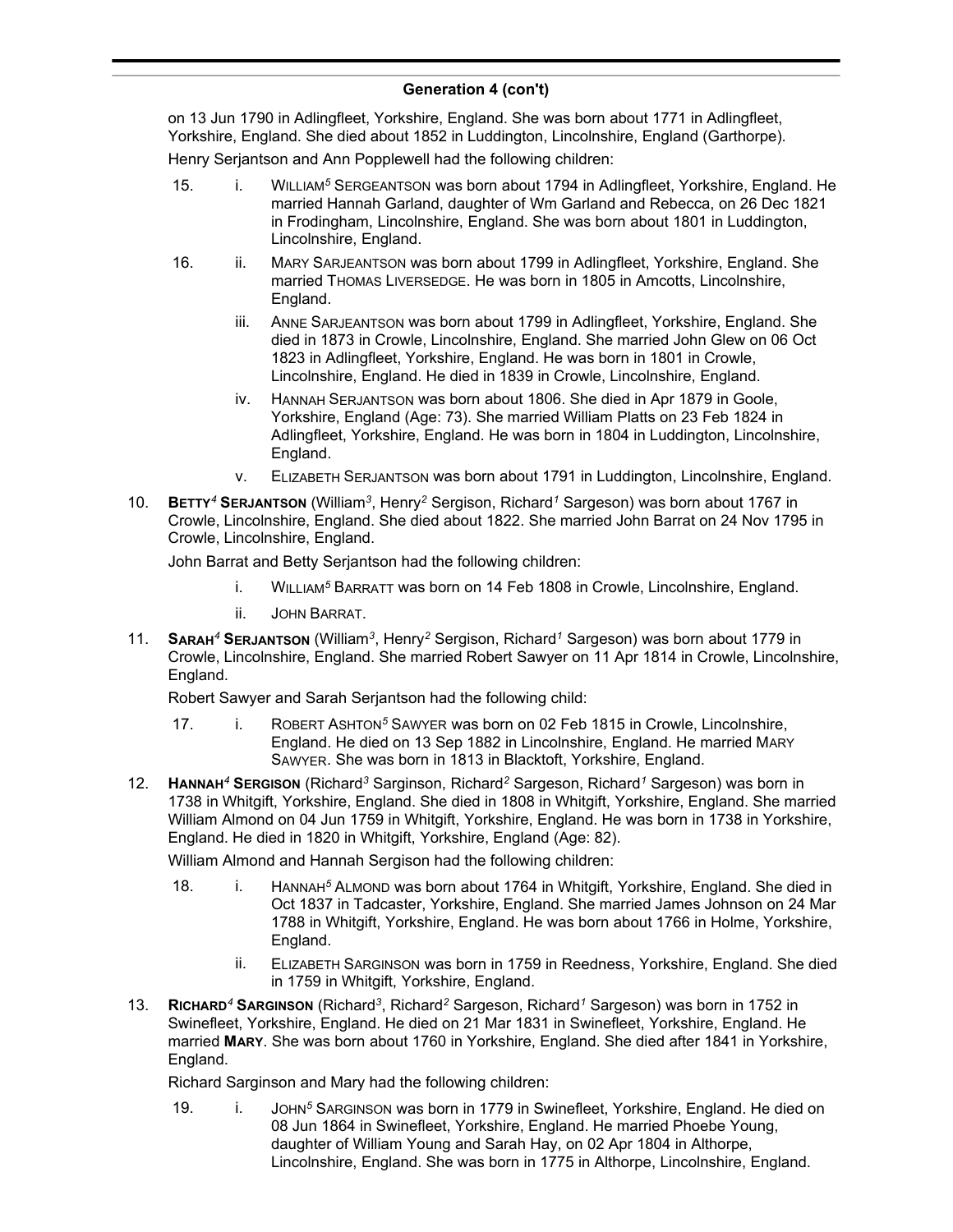# **Generation 4 (con't)**

She died on 20 Oct 1858 in Goole, Yorkshire, England.

- ii. RICHARD SARGINSON was born about 1795 in Yorkshire, England. He married Mary Brown, daughter of Joseph Brown and Ann, on 19 Oct 1815 in Whitgift, Yorkshire, England. She was born about 1799 in Whitgift, Yorkshire, England.
- 20. iii. ANN SARGINSON was born in 1782 in Swinefleet, Yorkshire, England. She died about Feb 1865 in Swinefleet, Yorkshire, England. She married Richard Snow on 24 Sep 1805 in Whitgift, Yorkshire, England. He was born in 1788 in Amcotts, Lincolnshire, England. He died about Feb 1865 in Swinefleet, Yorkshire, England.

#### **Generation 5**

14. **ELIZA***<sup>5</sup>* **SARGINSON** (Elias*<sup>4</sup>* Serjantson, William*<sup>3</sup>* Serjantson, Henry*<sup>2</sup>* Sergison, Richard*<sup>1</sup>* Sargeson) was born on 01 Sep 1792 in Swinefleet, Yorkshire, England. She died in Jul 1884 in Howden, Yorkshire, England. She married (2) **WILLIAM HOLEY**, son of Jane Holey, on 08 Sep 1834 in Howden, Yorkshire, England. He was born about 1809 in Skelton (near Hook), Yorkshire, England. He died in Jul 1896 in Howden, Yorkshire, England.

Eliza Sarginson had the following child:

i. JOHN*<sup>6</sup>* SARJINSON was born in 1831 in Eastrington, Yorkshire, England.

William Holey and Eliza Sarginson had the following children:

- i. JANE*<sup>6</sup>* HOLEY was born about 1836 in Skelton (near Hook), Yorkshire, England. She died in 1852. She married an unknown spouse in Apr 1864 in Howden, Yorkshire, England. She married (2) SAMUEL KEMP on 13 May 1864 in Howden, Yorkshire, England. He was born in 1843. He died on 04 Sep 1864 in Yorkshire, England.
- ii. HANNAH HOLEY was born about 1837 in Skelton (near Hook), Yorkshire, England. She died on 08 Feb 1920 in Waterloo, Ontario, Canada. She married GEORGE NURSE. He was born on 03 Jul 1822 in Eastrington, Yorkshire, England. He died on 11 Oct 1892 in Waterloo, Ontario, Canada.
- iii. GEORGE HOLEY was born about 1839 in Skelton (near Hook), Yorkshire, England. He died on 28 Jul 1904 in Howden, Yorkshire, England. He married HANNAH EVERATT. She was born in Jul 1848 in Skelton (near Hook), Yorkshire, England. She died in Oct 1906 in Howden, Yorkshire, England.
- 15. **WILLIAM***<sup>5</sup>* **SERGEANTSON** (Henry*<sup>4</sup>* Serjantson, William*<sup>3</sup>* Serjantson, Henry*<sup>2</sup>* Sergison, Richard*<sup>1</sup>* Sargeson) was born about 1794 in Adlingfleet, Yorkshire, England. He married Hannah Garland, daughter of Wm Garland and Rebecca, on 26 Dec 1821 in Frodingham, Lincolnshire, England. She was born about 1801 in Luddington, Lincolnshire, England.

William Sergeantson and Hannah Garland had the following children:

- i. SUSSANAH*<sup>6</sup>* SERGEANTSON was born about 1822 in Luddington, Lincolnshire, England (Garthorpe).
- ii. MARY SERGEANTSON was born about 1824 in Luddington, Lincolnshire, England (Crowle). She married William Lockwood on 19 Jul 1843 in Crowle, Lincolnshire, England (William from Eastoft). He was born in 1821 in Crowle, Lincolnshire, England.
- iii. REBECCA SERGEANTSON was born about 1828 in Crowle, Lincolnshire, England. She died in 1832 in Crowle, Lincolnshire, England (age 4).
- 16. **MARY***<sup>5</sup>* **SARJEANTSON** (Henry*<sup>4</sup>* Serjantson, William*<sup>3</sup>* Serjantson, Henry*<sup>2</sup>* Sergison, Richard*<sup>1</sup>* Sargeson) was born about 1799 in Adlingfleet, Yorkshire, England. She married **THOMAS LIVERSEDGE**. He was born in 1805 in Amcotts, Lincolnshire, England.

Thomas Liversedge and Mary Sarjeantson had the following child:

- i. HENRY*<sup>6</sup>* LIVERSEDGE was born about 1828 in Lincolnshire, England.
- 17. **ROBERT ASHTON***<sup>5</sup>* **SAWYER** (Sarah*<sup>4</sup>* Serjantson, William*<sup>3</sup>* Serjantson, Henry*<sup>2</sup>* Sergison, Richard*<sup>1</sup>* Sargeson) was born on 02 Feb 1815 in Crowle, Lincolnshire, England. He died on 13 Sep 1882 in Lincolnshire, England. He married **MARY SAWYER**. She was born in 1813 in Blacktoft, Yorkshire, England.